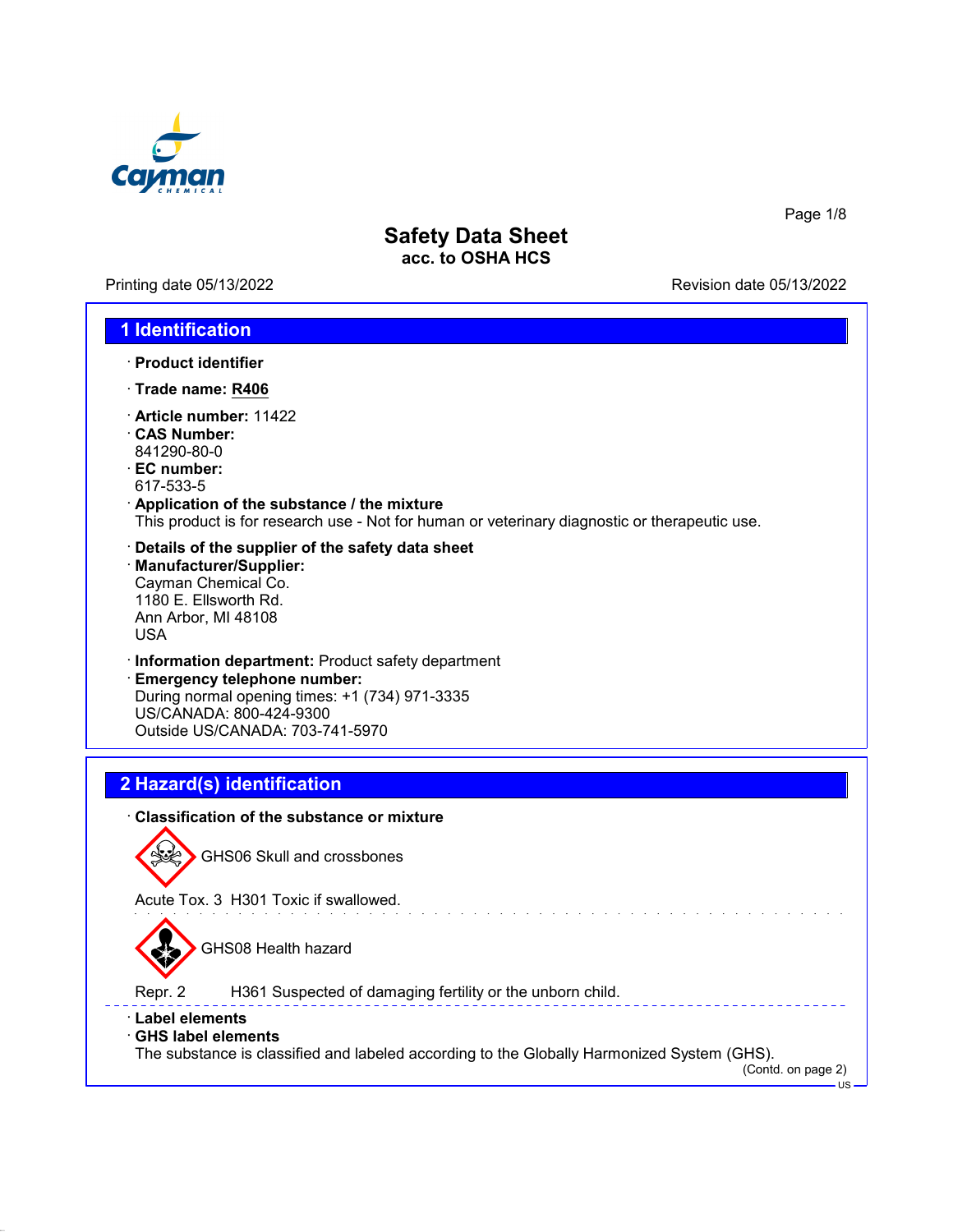Printing date 05/13/2022 **Revision date 05/13/2022** 

**Trade name: R406**

|                                                                                                                                  | (Contd. from page 1) |
|----------------------------------------------------------------------------------------------------------------------------------|----------------------|
| · Hazard pictograms                                                                                                              |                      |
|                                                                                                                                  |                      |
|                                                                                                                                  |                      |
| GHS06<br>GHS08                                                                                                                   |                      |
| · Signal word Danger                                                                                                             |                      |
| · Hazard statements<br>H301 Toxic if swallowed.                                                                                  |                      |
| H361 Suspected of damaging fertility or the unborn child.                                                                        |                      |
| · Precautionary statements                                                                                                       |                      |
| P <sub>201</sub><br>Obtain special instructions before use.<br>P202                                                              |                      |
| Do not handle until all safety precautions have been read and understood.<br>Wash thoroughly after handling.<br>P <sub>264</sub> |                      |
| Do not eat, drink or smoke when using this product.<br>P270                                                                      |                      |
| P280<br>Wear protective gloves/protective clothing/eye protection/face protection.                                               |                      |
| P301+P310 If swallowed: Immediately call a poison center/doctor.<br>Specific treatment (see on this label).<br>P321              |                      |
| P330<br>Rinse mouth.                                                                                                             |                      |
| P308+P313 IF exposed or concerned: Get medical advice/attention.                                                                 |                      |
| P405<br>Store locked up.<br>P501<br>Dispose of contents/container in accordance with local/regional/national/international       |                      |
| regulations.                                                                                                                     |                      |
| · Classification system:                                                                                                         |                      |
| · NFPA ratings (scale 0 - 4)                                                                                                     |                      |
| Health $= 2$                                                                                                                     |                      |
| $Fire = 0$                                                                                                                       |                      |
| Reactivity = $0$                                                                                                                 |                      |
| HMIS-ratings (scale 0 - 4)                                                                                                       |                      |
| <b>HEALTH</b><br>Health $= 2$                                                                                                    |                      |
| $\boxed{0}$<br>Fire = $0$<br><b>FIRE</b>                                                                                         |                      |
| Reactivity = $0$<br><b>REACTIVITY</b><br>$\overline{\phantom{0}}$                                                                |                      |
| <b>• Other hazards</b>                                                                                                           |                      |
| · Results of PBT and vPvB assessment<br>· PBT: Not applicable.                                                                   |                      |
| · vPvB: Not applicable.                                                                                                          |                      |
|                                                                                                                                  |                      |
| 3 Composition/information on ingredients                                                                                         |                      |
|                                                                                                                                  |                      |
| <b>Chemical characterization: Substances</b>                                                                                     |                      |

- · **CAS No. Description** 841290-80-0 R406
- · **Identification number(s)**
- · **EC number:** 617-533-5

(Contd. on page 3)

US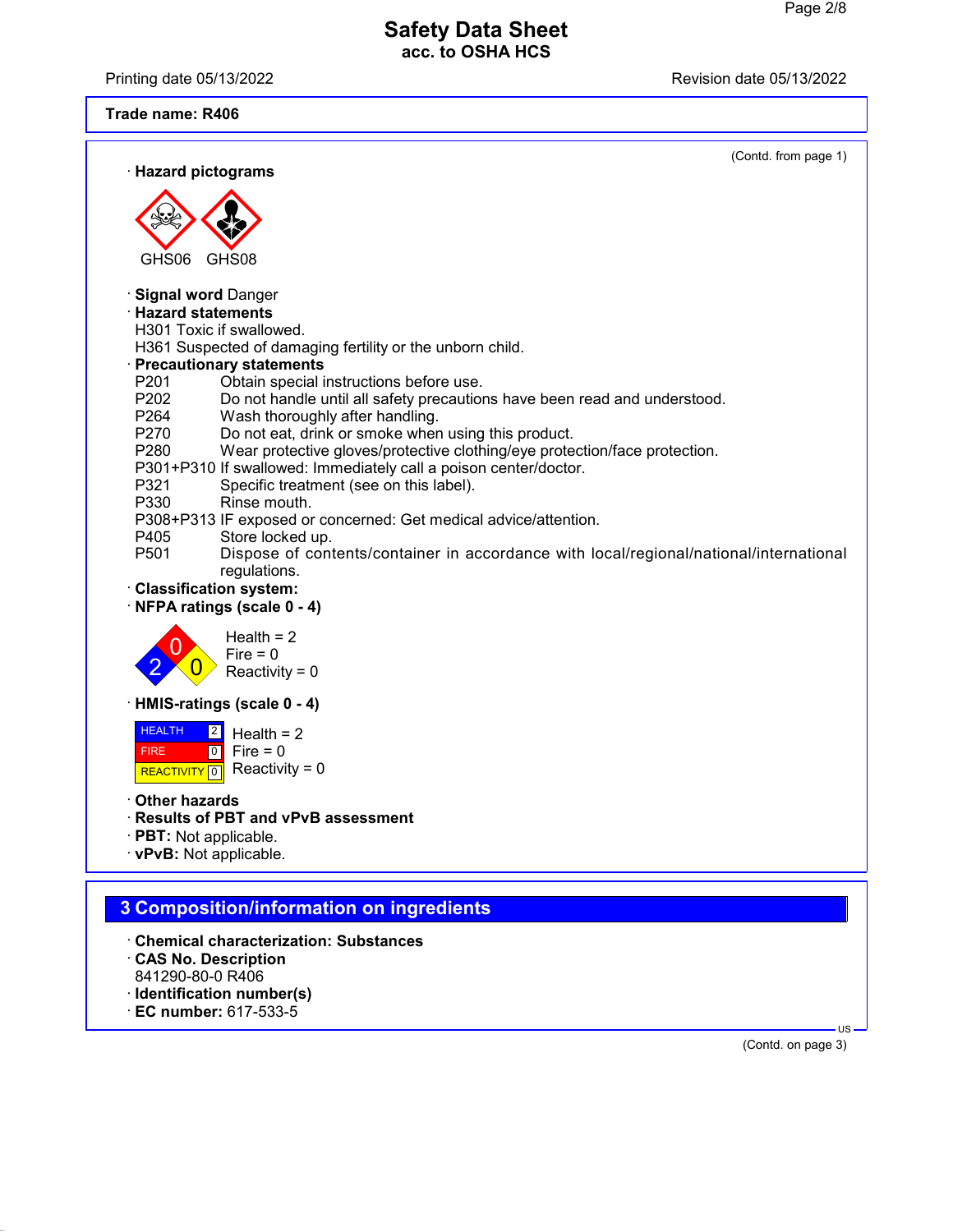Printing date 05/13/2022 **Printing date 05/13/2022** 

(Contd. from page 2)

#### **Trade name: R406**

**4 First-aid measures**

· **Description of first aid measures**

#### · **General information:**

Immediately remove any clothing soiled by the product.

- In case of irregular breathing or respiratory arrest provide artificial respiration.
- · **After inhalation:** In case of unconsciousness place patient stably in side position for transportation.
- · **After skin contact:** Immediately wash with water and soap and rinse thoroughly.
- · **After eye contact:** Rinse opened eye for several minutes under running water. Then consult a doctor.
- · **After swallowing:** Do not induce vomiting; immediately call for medical help.
- · **Information for doctor:**
- · **Most important symptoms and effects, both acute and delayed** May cause anemia, cough, CNS depression, drowsiness, headache, heart damage, lassitude (weakness, exhaustion), liver damage, narcosis, reproductive effects, teratogenic effects. No further relevant information available.
- · **Indication of any immediate medical attention and special treatment needed** No further relevant information available.

### **5 Fire-fighting measures**

- · **Extinguishing media**
- · **Suitable extinguishing agents:** Use fire fighting measures that suit the environment. A solid water stream may be inefficient.
- · **Special hazards arising from the substance or mixture** No further relevant information available.
- · **Advice for firefighters**
- · **Protective equipment:** No special measures required.

### **6 Accidental release measures**

- · **Personal precautions, protective equipment and emergency procedures** Not required.
- · **Environmental precautions:** Do not allow to enter sewers/ surface or ground water.
- · **Methods and material for containment and cleaning up:** Dispose contaminated material as waste according to item 13.
- **Reference to other sections** See Section 7 for information on safe handling. See Section 8 for information on personal protection equipment. See Section 13 for disposal information.
- · **Protective Action Criteria for Chemicals**
- · **PAC-1:** Substance is not listed.
- · **PAC-2:** Substance is not listed.
- · **PAC-3:** Substance is not listed.

# **7 Handling and storage**

- · **Handling:**
- · **Precautions for safe handling** Thorough dedusting.
- · **Information about protection against explosions and fires:** No special measures required.
- · **Conditions for safe storage, including any incompatibilities**
- · **Storage:** Store in accordance with information listed on the product insert.

(Contd. on page 4)

US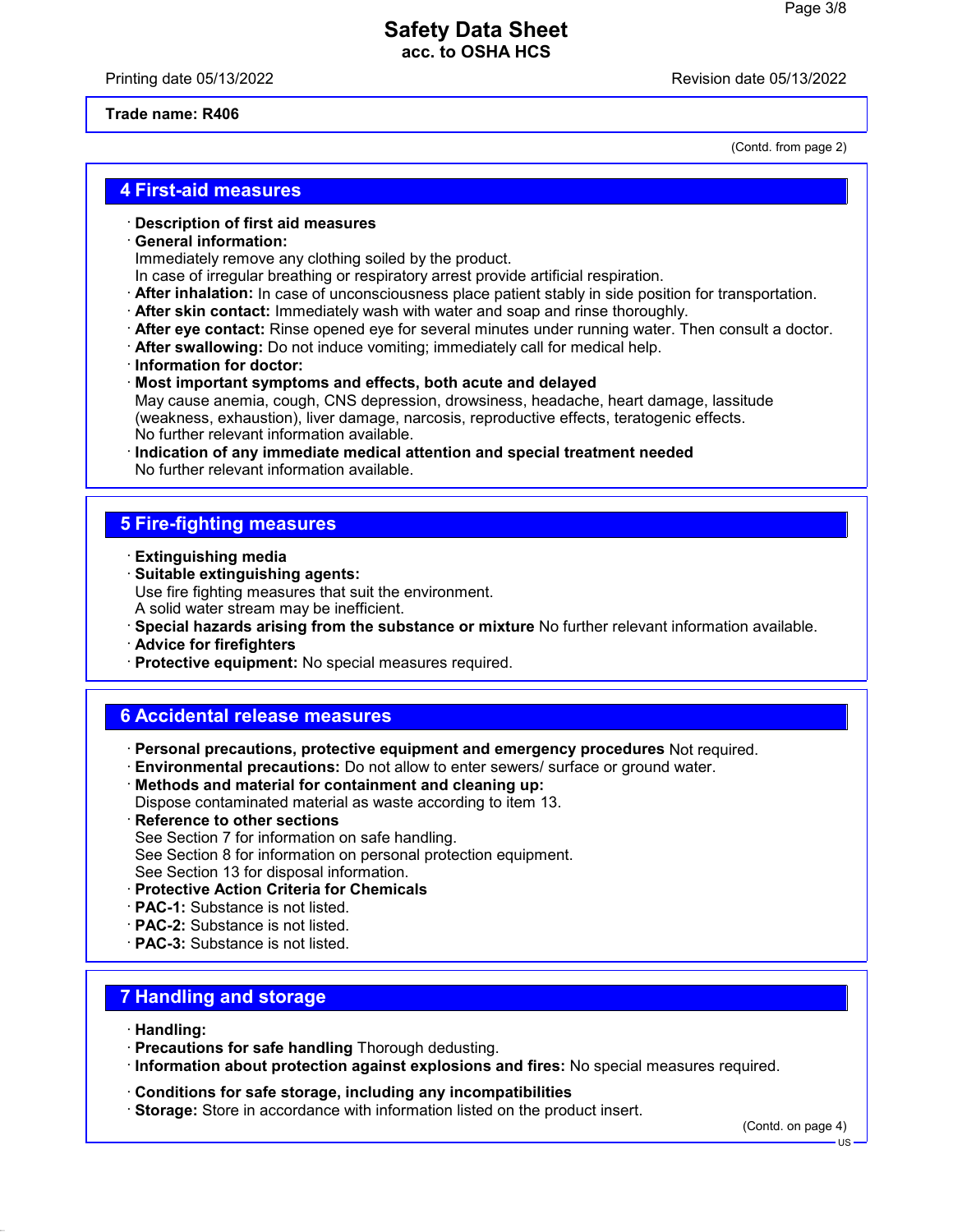Printing date 05/13/2022 Revision date 05/13/2022

**Trade name: R406**

(Contd. from page 3)

- · **Requirements to be met by storerooms and receptacles:** No special requirements.
- · **Information about storage in one common storage facility:** Not required.
- · **Further information about storage conditions:** None.
- · **Specific end use(s)** No further relevant information available.

### **8 Exposure controls/personal protection**

· **Additional information about design of technical systems:** No further data; see item 7.

- · **Control parameters**
- · **Components with limit values that require monitoring at the workplace:** Not required.
- · **Additional information:** The lists that were valid during the creation were used as basis.
- · **Exposure controls**
- · **Personal protective equipment:**
- · **General protective and hygienic measures:** Keep away from foodstuffs, beverages and feed. Immediately remove all soiled and contaminated clothing. Wash hands before breaks and at the end of work.
- · **Breathing equipment:** Not required.
- · **Protection of hands:**

The glove material has to be impermeable and resistant to the product/ the substance/ the preparation. Due to missing tests no recommendation to the glove material can be given for the product/ the preparation/ the chemical mixture.

Selection of the glove material on consideration of the penetration times, rates of diffusion and the degradation

· **Material of gloves**

The selection of the suitable gloves does not only depend on the material, but also on further marks of quality and varies from manufacturer to manufacturer.

· **Penetration time of glove material**

The exact break through time has to be found out by the manufacturer of the protective gloves and has to be observed.

· **Eye protection:** Not required.

| · Information on basic physical and chemical properties<br><b>General Information</b> |                                                                |  |
|---------------------------------------------------------------------------------------|----------------------------------------------------------------|--|
| · Appearance:                                                                         |                                                                |  |
| Form:                                                                                 | Solid                                                          |  |
| Color:                                                                                | Not determined.                                                |  |
| · Odor:                                                                               | Characteristic                                                 |  |
| · Structural Formula                                                                  | C <sub>22</sub> H <sub>23</sub> FN <sub>6</sub> O <sub>5</sub> |  |
| · Molecular Weight                                                                    | 470.5 g/mol                                                    |  |
| Odor threshold:                                                                       | Not determined.                                                |  |
| pH-value:                                                                             | Not applicable.                                                |  |
| Change in condition                                                                   |                                                                |  |
| <b>Melting point/Melting range:</b>                                                   | Undetermined.                                                  |  |
| <b>Boiling point/Boiling range:</b>                                                   | Undetermined.                                                  |  |
| · Flash point:                                                                        | Not applicable.                                                |  |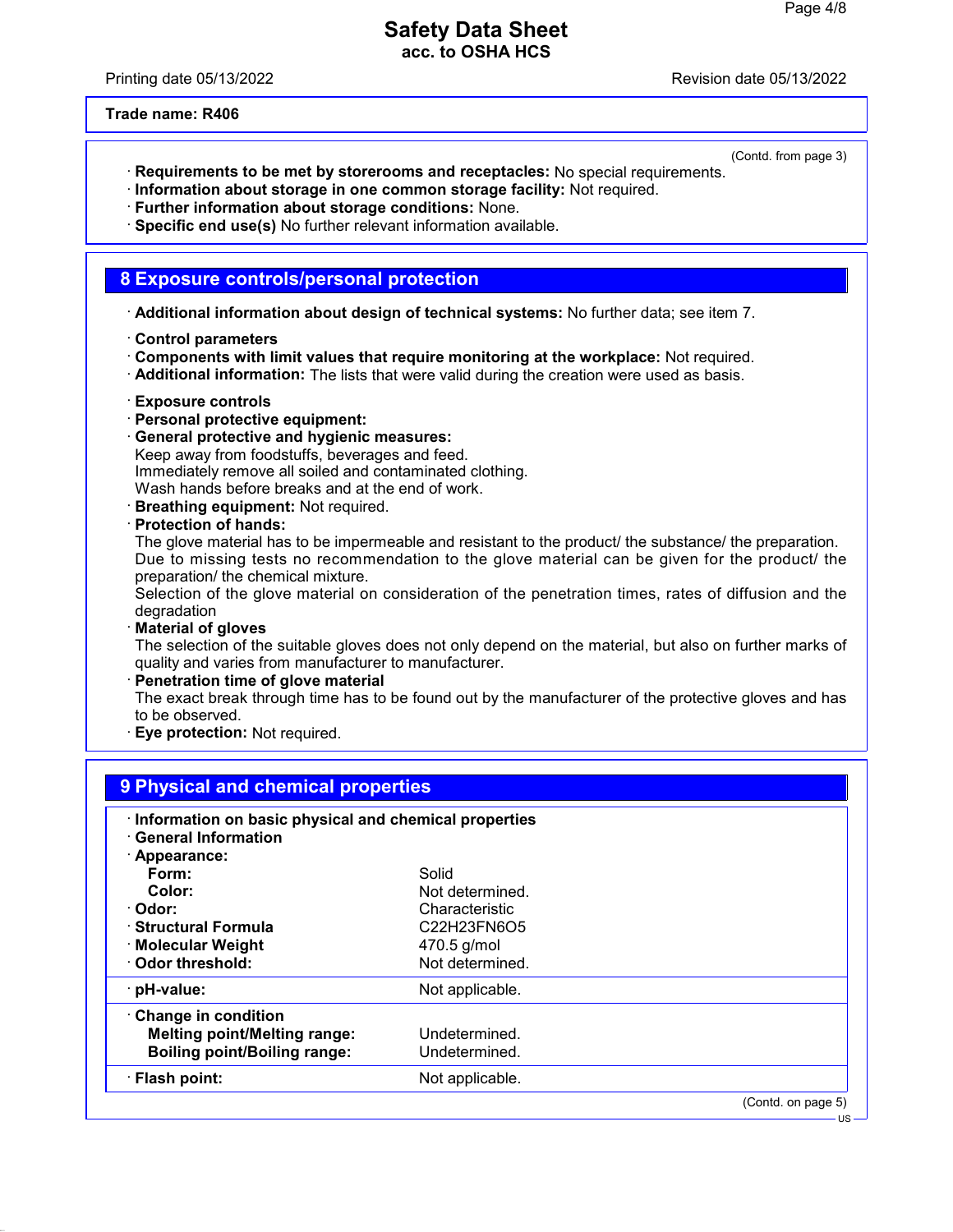Printing date 05/13/2022 Revision date 05/13/2022

**Trade name: R406**

|                                                                                | (Contd. from page 4)                                                     |  |
|--------------------------------------------------------------------------------|--------------------------------------------------------------------------|--|
| · Flammability (solid, gaseous):                                               | Product is not flammable.                                                |  |
| <b>Decomposition temperature:</b>                                              | Not determined.                                                          |  |
| · Auto igniting:                                                               | Not determined.                                                          |  |
| · Danger of explosion:                                                         | Product does not present an explosion hazard.                            |  |
| <b>Explosion limits:</b><br>Lower:<br>Upper:                                   | Not determined.<br>Not determined.                                       |  |
| · Vapor pressure:                                                              | Not applicable.                                                          |  |
| · Density:<br>· Relative density<br>· Vapor density<br><b>Evaporation rate</b> | Not determined.<br>Not determined.<br>Not applicable.<br>Not applicable. |  |
| · Solubility in / Miscibility with<br>Water:                                   | Not determined.                                                          |  |
| · Partition coefficient (n-octanol/water): Not determined.                     |                                                                          |  |
| · Viscosity:<br>Dynamic:<br>Kinematic:<br><b>SOLUBILITY</b>                    | Not applicable.<br>Not applicable.<br>DMF: 0.5 mg/ml; DMSO: 0.5 mg/ml    |  |
| $\cdot$ Other information                                                      | No further relevant information available.                               |  |

# **10 Stability and reactivity**

- · **Reactivity** No further relevant information available.
- · **Chemical stability**
- · **Thermal decomposition / conditions to be avoided:** No decomposition if used according to specifications.
- · **Possibility of hazardous reactions** No dangerous reactions known.
- · **Conditions to avoid** No further relevant information available.
- · **Incompatible materials:** strong oxidizing agents, strong acids
- · **Hazardous decomposition products:** carbon dioxide, carbon monoxide, hydrogen fluoride, nitrogen oxides

# **11 Toxicological information**

- · **Information on toxicological effects**
- · **Acute toxicity:**
- · **Primary irritant effect:**
- · **on the skin:** No irritant effect.
- · **on the eye:** No irritating effect.
- · **Sensitization:** No sensitizing effects known.
- · **Additional toxicological information:**
- · **Carcinogenic categories**
- · **IARC (International Agency for Research on Cancer)** Substance is not listed.
- · **NTP (National Toxicology Program)** Substance is not listed.

(Contd. on page 6)

**US**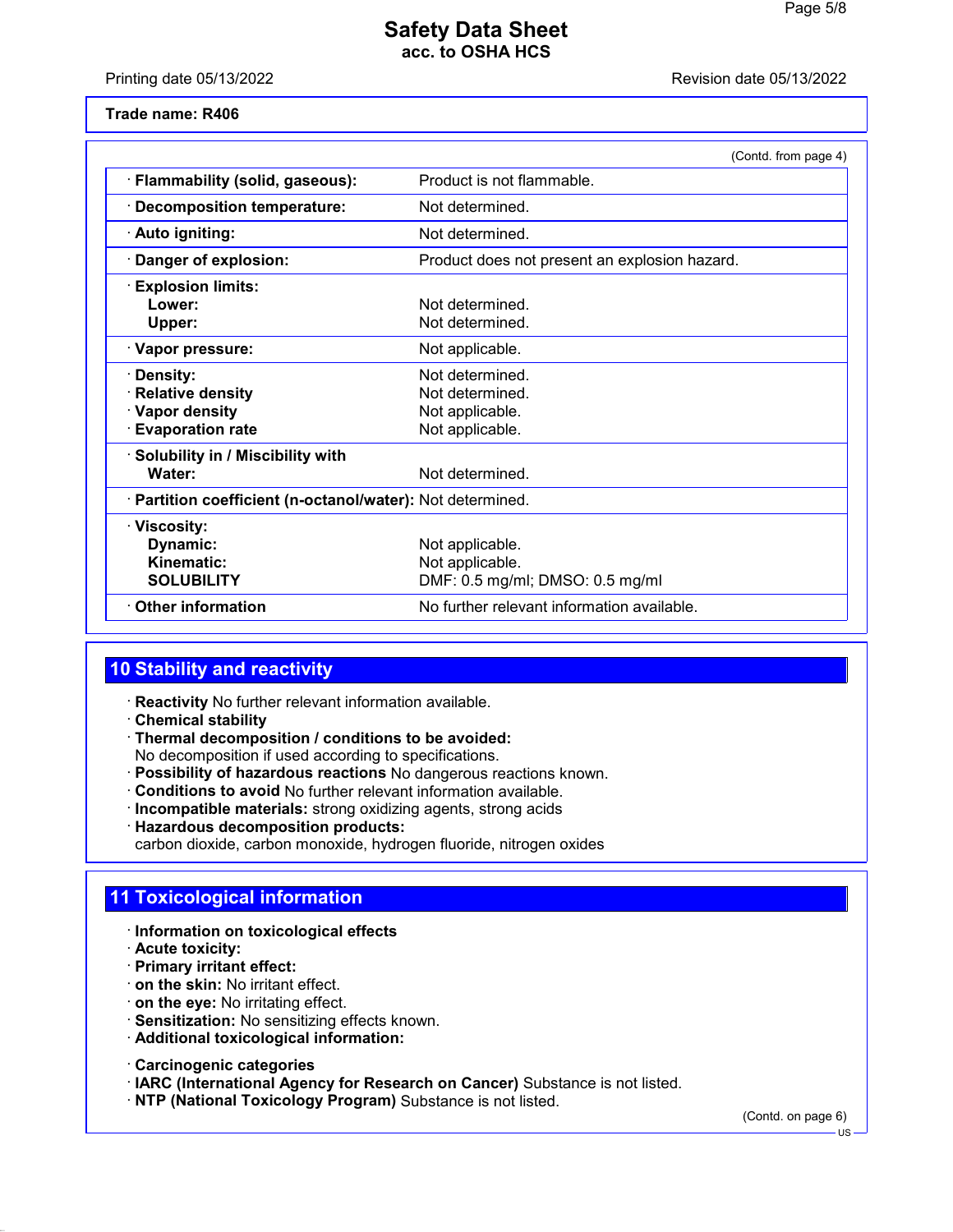Printing date 05/13/2022 Revision date 05/13/2022

**Trade name: R406**

### · **OSHA-Ca (Occupational Safety & Health Administration)** Substance is not listed.

(Contd. from page 5)

### **12 Ecological information**

- · **Toxicity**
- · **Aquatic toxicity:** No further relevant information available.
- · **Persistence and degradability** No further relevant information available.
- · **Behavior in environmental systems:**
- · **Bioaccumulative potential** No further relevant information available.
- · **Mobility in soil** No further relevant information available.
- · **Additional ecological information:**
- · **General notes:**
- Water hazard class 1 (Self-assessment): slightly hazardous for water

Do not allow undiluted product or large quantities of it to reach ground water, water course or sewage system.

- · **Results of PBT and vPvB assessment**
- · **PBT:** Not applicable.
- · **vPvB:** Not applicable.
- · **Other adverse effects** No further relevant information available.

## **13 Disposal considerations**

- · **Waste treatment methods**
- · **Recommendation:**

Must not be disposed of together with household garbage. Do not allow product to reach sewage system.

- · **Uncleaned packagings:**
- · **Recommendation:** Disposal must be made according to official regulations.

| · UN-Number<br>· DOT, IMDG, IATA         | <b>UN2811</b>                                                              |
|------------------------------------------|----------------------------------------------------------------------------|
| · UN proper shipping name<br>$\cdot$ DOT | Toxic solids, organic, n.o.s. (R406)                                       |
| ∙IMDG<br>∴IATA                           | TOXIC SOLID, ORGANIC, N.O.S. (R406)<br>Toxic solid, organic, n.o.s. (R406) |
| · Transport hazard class(es)             |                                                                            |
| $\cdot$ DOT                              |                                                                            |
| SSES                                     |                                                                            |
| · Class                                  | 6.1 Toxic substances                                                       |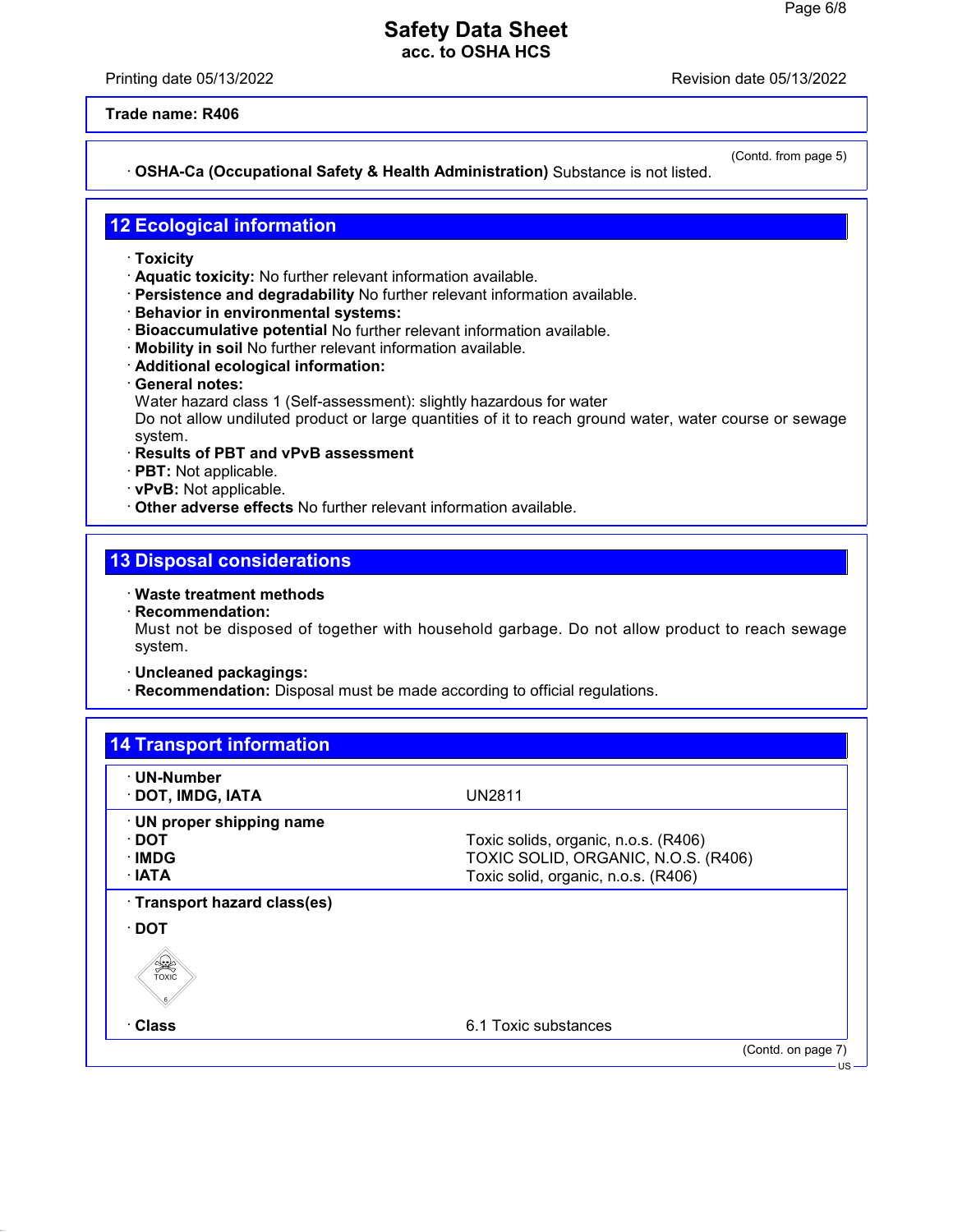Printing date 05/13/2022 **Revision date 05/13/2022** 

**Trade name: R406**

|                                                                            | (Contd. from page 6)                                                                                                                                                                                                                                                                           |
|----------------------------------------------------------------------------|------------------------------------------------------------------------------------------------------------------------------------------------------------------------------------------------------------------------------------------------------------------------------------------------|
| · Label                                                                    | 6.1                                                                                                                                                                                                                                                                                            |
| · IMDG, IATA                                                               |                                                                                                                                                                                                                                                                                                |
| ں                                                                          |                                                                                                                                                                                                                                                                                                |
| · Class                                                                    | 6.1 Toxic substances                                                                                                                                                                                                                                                                           |
| ∙ Label                                                                    | 6.1                                                                                                                                                                                                                                                                                            |
| · Packing group<br>· DOT, IMDG, IATA                                       | III                                                                                                                                                                                                                                                                                            |
| <b>Environmental hazards:</b>                                              | Not applicable.                                                                                                                                                                                                                                                                                |
| Special precautions for user                                               | Warning: Toxic substances                                                                                                                                                                                                                                                                      |
| · Hazard identification number (Kemler code): 60                           |                                                                                                                                                                                                                                                                                                |
| · EMS Number:                                                              | $F-A, S-A$<br>A                                                                                                                                                                                                                                                                                |
| <b>Stowage Category</b>                                                    |                                                                                                                                                                                                                                                                                                |
| Transport in bulk according to Annex II of<br>MARPOL73/78 and the IBC Code | Not applicable.                                                                                                                                                                                                                                                                                |
| · Transport/Additional information:                                        |                                                                                                                                                                                                                                                                                                |
| $\cdot$ DOT                                                                |                                                                                                                                                                                                                                                                                                |
| <b>Quantity limitations</b>                                                | On passenger aircraft/rail: 100 kg<br>On cargo aircraft only: 200 kg                                                                                                                                                                                                                           |
| ∙IMDG                                                                      |                                                                                                                                                                                                                                                                                                |
| · Limited quantities (LQ)                                                  | $5$ kg                                                                                                                                                                                                                                                                                         |
| · Excepted quantities (EQ)                                                 | Code: E1                                                                                                                                                                                                                                                                                       |
|                                                                            | Maximum net quantity per inner packaging: 30 g<br>Maximum net quantity per outer packaging: 1000 g                                                                                                                                                                                             |
| $\cdot$ IATA                                                               |                                                                                                                                                                                                                                                                                                |
| · Remarks:                                                                 | When sold in quantities of less than or equal to 1 mL,<br>or 1 g, with an Excepted Quantity Code of<br>E1, E2, E4, or E5, this item meets the De Minimis<br>Quantities exemption, per IATA 2.6.10.<br>Therefore packaging does not have to be labeled as<br>Dangerous Goods/Excepted Quantity. |
| · UN "Model Regulation":                                                   | UN 2811 TOXIC SOLID, ORGANIC, N.O.S. (R406),<br>$6.1$ , III                                                                                                                                                                                                                                    |
|                                                                            |                                                                                                                                                                                                                                                                                                |

# **15 Regulatory information**

· **Safety, health and environmental regulations/legislation specific for the substance or mixture** No further relevant information available.

· **Sara**

- · **Section 355 (extremely hazardous substances):** Substance is not listed.
- · **Section 313 (Specific toxic chemical listings):** Substance is not listed.
- · **TSCA (Toxic Substances Control Act):** Substance is not listed.
- · **Hazardous Air Pollutants** Substance is not listed.

(Contd. on page 8)

US